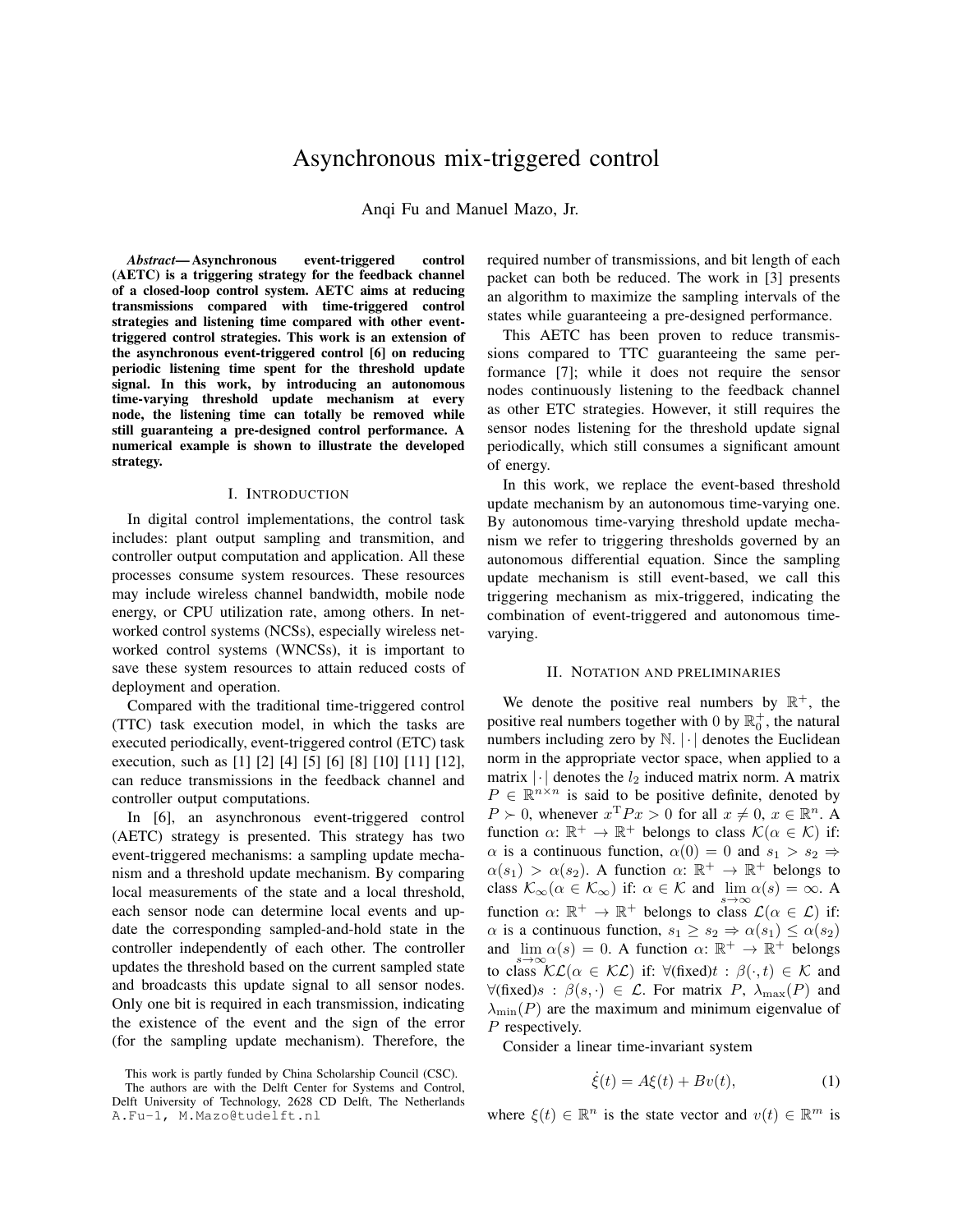the input vector at time  $t$ . A controller is given by:

$$
v(t) = K\xi(t),\tag{2}
$$

in which K is given such that  $A + BK$  is Hurwitz. The system is completely observable. Each sensor only can access to one of the states. Furthermore, a sampleand-hold implementation is assumed to apply to the controller:

$$
v(t) = K\hat{\xi}(t),\tag{3}
$$

where

$$
\hat{\xi}(t) := [\hat{\xi}_1(t), \hat{\xi}_2(t), \cdots, \hat{\xi}_n(t)]^{\mathrm{T}} \n\hat{\xi}_i(t) := \xi_i(t_{k_i}^i), t \in [t_{k_i}^i, t_{k_i+1}^i), \forall i = 1, \cdots, n.
$$
\n(4)

Define

$$
\varepsilon_i(t) := \hat{\xi}_i(t) - \xi_i(t),\tag{5}
$$

the measurement error of each state. This measurement error is the result of the sample-and-hold mechanism.

Before the problem definition, we present some properties of a closed-loop system that we discuss in this paper.

#### Definition 1. *(Asymptotic Stability) [9]*

*The system (1), (3), (4) is said to be uniformly globally asymptotically stable (UGAS) if there exists*  $\beta \in \mathcal{KL}$ *such that for any*  $t_0 \geq 0$  *the following holds:* 

$$
\forall \xi(t_0) \in \mathbb{R}^n, |\xi(t)| \le \beta(|\xi(t_0)|, t - t_0), \forall t \ge t_0. \quad (6)
$$

# Definition 2. *(Exponential Stability) [4] [9]*

*The system (1), (3), (4) is said to be globally exponentially stable (GES) if there exists*  $c, a \in \mathbb{R}^+$  *such that for any*  $t_0 \geq 0$  *the following holds:* 

$$
|\xi(t,\xi(0))| \le c|\xi(0)|e^{-at}, \forall t \ge t_0. \tag{7}
$$

*We call* a *a lower bound on the decay rate. The system (1), (3), (4) is said to be uniformly globally exponentially stable (UGES) if there exists*  $c, a \in \mathbb{R}^+$  *such that for any*  $t_0 \geq 0$  *the following holds:* 

$$
\forall \xi(t_0) \in \mathbb{R}^n, |\xi(t, \xi(0))| \le c|\xi(0)|e^{-at}, \forall t \ge t_0. \quad (8)
$$

## Definition 3. *(Input-to-State Stability) [9]*

*The system (1), (3), (4) is said to be (uniformly globally) input-to-state stable (ISS) with respect to* v *if there exists*  $\beta \in \mathcal{KL}, \gamma \in \mathcal{K}_{\infty}$  such that for any  $t_0 \in \mathbb{R}_0^+$  the *following holds:*

$$
\forall \xi(t_0) \in \mathbb{R}^n, ||v||_{\infty} < \infty \Rightarrow
$$
  

$$
|\xi(t)| \leq \beta(|\xi(t_0)|, t - t_0) + \gamma(||v||_{\infty}), \forall t \geq t_0.
$$
 (9)

The ISS property of a system can also be established by means of ISS-Lyapunov functions, i.e. a system is ISS if and only if a smooth ISS-Lyapunov function exists [9].

Definition 4. *(ISS Lyapunov function) [9] A continuously differentiable function*  $V: \mathbb{R}^n \to \mathbb{R}_0^+$  is



Fig. 1. Networked systems architecture, with decentralized eventtriggered mechanism (ETM).

*said to be an ISS Lyapunov function for the closed-loop system (1) (3) (4) if there exists class*  $\mathcal{K}_{\infty}$  *functions*  $\alpha$ *,*  $\overline{\alpha}$ ,  $\alpha_V$  *and*  $\alpha_v$  *such that for all*  $\xi \in \mathbb{R}^n$  *and*  $v \in \mathbb{R}^m$  *the following is satisfied:*

$$
\underline{\alpha}(|\xi(t)|) \le V(\xi(t)) \le \overline{\alpha}(|\xi(t)|)
$$
  
\n
$$
\nabla V \cdot f(\xi, v) \le -\alpha_V \circ V(\xi(t)) + \alpha_v(|v(t)|). \tag{10}
$$

## III. PROBLEM DEFINITION

The architecture of the system is shown in Figure 1. Assume this system has all of its sensors distributed on a large physical scale. Each sensor is co-located with a network node, formalizing a sensor node. All sensor nodes are connected with the controller via a network. The actuators are co-located with the controller, which is denoted as the controller node.

A decentralized event-triggered control strategy (AETC in our case) is applied to this system. That is, each sensor node is co-located with a local eventtriggered mechanism (ETM). Local means, these ETMs are only based on local information, and produce events independently of each other.

The AETC from [6] is reviewed here. There are two event-triggered mechanism in this strategy: sampling update mechanism and threshold update mechanism. The sampling update mechanism executes in each sensor node determines the sampling time of each state:

$$
t_{k_i}^i := \min\{t > t_{k_i-1}^i | \varepsilon_i^2(t) = \eta_i(t)\},\qquad(11)
$$

where  $\eta_i(t) := \theta_i^2 \eta(t)^2$  is the local threshold;  $\eta(t)$  is a global threshold.  $\theta$  is a pre-designed parameter that determines the computation of each local threshold from the global threshold. It satisfies  $|\theta| = 1$ .

Assumption 1. *An initial state is pre-stored in the controller such that*  $\varepsilon_i^2(t) \leq \eta_i(t)$ ,  $i = \{1, \dots, n\}$  *hold.*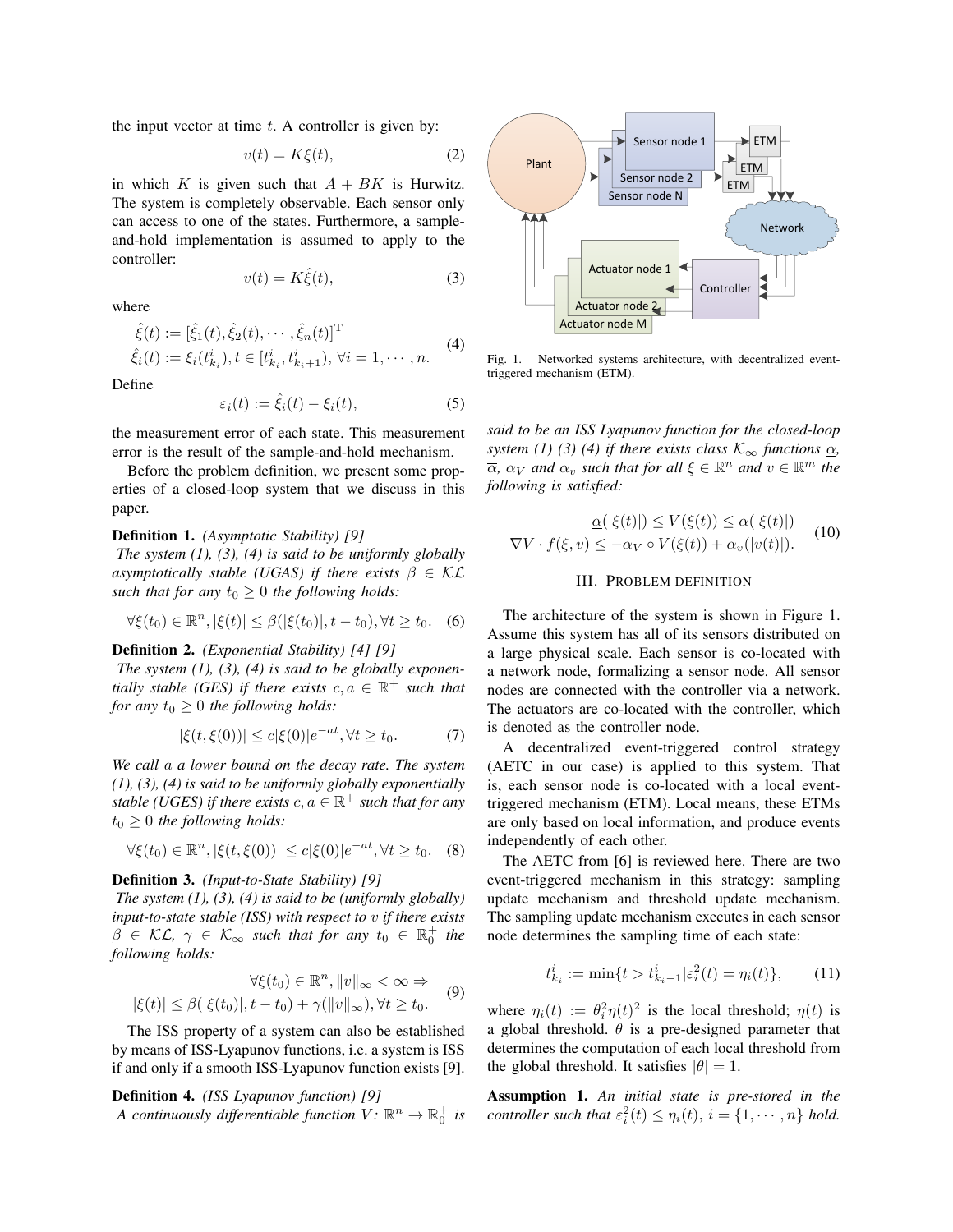If there is a sampling event at sensor  $i$ , the corresponding estimated state in the controller is then updated as:

$$
\hat{\xi}_i(t_{k_i}^i) = \hat{\xi}_i(t_{k_i-1}^i) + \text{sign}(\varepsilon_i(t_{k_i}^i))\sqrt{\eta_i(t_{k_i}^i)}.
$$
 (12)

The threshold update mechanism executed in the controller determines the threshold update time of the global threshold:

$$
t_{r_c+1}^c := \min\{t \ge t_{r_c}^c + r\tau_c | r \in \mathbb{N}^+, |\overline{\xi}(t)| \le \rho \eta(t_{r_c}^c)\},\tag{13}
$$

where  $\rho \in \mathbb{R}^+$  is a pre-designed parameter, satisfying  $\rho s \geq \underline{\alpha}^{-1} \circ \epsilon \underline{\alpha}_v^{-1} \circ \alpha_e(s) + 2s$ , for all  $s \in (0, \eta(t_0)].$ The estimate  $|\overline{\xi}(t)|$  is an upper bound of  $|\xi(t)|$ , defined as  $|\bar{\xi}(t)| := |\dot{\xi}(t)| + \eta(t)$ . This estimate is needed because the controller does not know the current value of  $|\xi(t)|$ . Note that the estimate satisfies  $|\overline{\xi}(t)| = |\hat{\xi}(t)| +$  $\eta(t) \leq |\xi(t)| + 2\eta(t)$ .  $\tau_c$  is a pre-designed parameter specifying when to check for threshold updates. This periodic checking avoids the need for the sensor nodes to continuously listen to the channel, so as to reduce the large amount of energy consumption spent on listening. When there is a threshold update event, the global threshold is updated as

$$
\eta(t_{r_c+1}^c) = \mu \eta(t_{r_c}^c) \n\eta(t_0) \ge \mu \rho^{-1} \overline{\alpha}^{-1} \circ V(\xi(t_0)),
$$
\n(14)

where  $\mu \in (0, 1)$  is a pre-designed parameter. With this new global threshold, each sensor node can compute its current local threshold.

When there is an event from either event-triggered mechanism, only one bit is required for each transmission, whose transmission indicates the event. Furthermore, for the sampling update mechanism, the content of this bit indicates the sign of the error.

This AETC can largely reduce the amount of transmissions, the length of each transmission, and the listening time of each sensor node. However, it still requires a remarkable amount of energy, because of the existence of the extra threshold update mechanism: the sensor nodes still need to wake up and listen to the channel periodically.

Now we state the main problem we solve in this paper:

Problem 1. *Design an autonomous time-varying threshold update mechanism for*  $\eta(t)$  *such that the system (1), (3), (4), (11), and (12) is UGES with* λ *a lower bound on the decay rate.*

## IV. MAIN RESULT

Consider a Lyapunov function for system (1), (3), (4),  $(5)$ ,  $(11)$ , and  $(12)$  with the following form:

$$
V(t) := x^{\mathrm{T}} P x. \tag{15}
$$

Note that, for this linear system and the Lyapunov function  $V$  defined in (15), Definition 4 applies with

scalars  $a_1, a_2, a_3, a_4 \in \mathbb{R}^+$ , such that, the following inequations hold:

$$
a_1|x|^2 \le V(t) \le a_2|x|^2
$$
  
 
$$
\dot{V}(t) \le -a_3V(t) + a_4|e|^2.
$$
 (16)

For system (1), (3), (4), (5), (11), (12), and (15), an autonomous time-varying threshold update mechanism is designed as:

$$
\dot{\eta}(t) = -\lambda \eta(t)
$$

$$
\eta(0) = \sqrt{\omega \frac{a_3 - 2\lambda}{a_4} V(0)},
$$
(17)

where  $\omega \in ]0,1]$  a pre-designed parameter,  $\lambda \leq \frac{a_3}{2}$ . Design a reference function  $\tilde{V}(t)$  satisfying:

$$
\dot{\tilde{V}}(t) = -2\lambda \tilde{V}(t)
$$
\n
$$
\tilde{V}(0) = V(0).
$$
\n(18)

Lemma IV.1. *Consider the system (1), (3), (4), (5), (11), (12), and (15), with threshold update mechanism (17), and reference function*  $\tilde{V}(t)$  *defined in (18),*  $\forall t \in$  $\mathbb{R}^+_0$ ,  $V(t) \leq \tilde{V}(t)$ .

*Proof.* According to (11),  $\forall t \in \mathbb{R}_0^+$ ,  $|\varepsilon(t)| \leq \eta(t)$ . Therefore, (16) can be rewritten by:

$$
\dot{V}(t) \le -a_3 V(t) + a_4 \eta^2(t). \tag{19}
$$

By integrating  $V(t)$  on interval [0, T], one obtains:

$$
V(T) \le \frac{\int_0^T e^{a_3 t} a_4 \eta^2(t) dt + V(0)}{e^{a_3 T}}.
$$
 (20)

From (17),  $\eta(t)$  can be expressed by:

$$
\eta(t) = e^{-\lambda t} \eta(0).
$$

Put  $\eta(t)$  back in (20) to obtain:

$$
V(T) \le \frac{a_4 \eta^2(0) \int_0^T e^{(a_3 - 2\lambda)t} dt + V(0)}{e^{a_3 T}}
$$
  
= 
$$
\frac{a_4 \eta^2(0) \frac{1}{a_3 - 2\lambda} \left(e^{(a_3 - 2\lambda)T} - 1\right) + V(0)}{e^{a_3 T}}.
$$
 (21)

By equation (18), one has:

$$
\tilde{V}(T)=e^{-2\lambda T}V(0).
$$

We can now bound:

$$
V(T) - \tilde{V}(T)
$$
  
\n
$$
\leq \frac{\frac{a_4 \eta^2(0)}{a_3 - 2\lambda} (e^{(a_3 - 2\lambda)T} - 1) + V(0)}{e^{a_3 T}} - e^{-2\lambda T} V(0)
$$
  
\n
$$
= \left(\frac{a_4 \eta^2(0)}{a_3 - 2\lambda} - V(0)\right) e^{-a_3 T} \left(e^{(a_3 - 2\lambda)T} - 1\right).
$$

From (17), one has  $\frac{a_4\eta^2(0)}{a_3-2\lambda} \le V(0)$ ; from  $0 < 2\lambda <$  $a_3$ ,  $e^{-a_3T}$   $(e^{(a_3-2\lambda)T}-1)$  > 0. Therefore, one can conclude that

$$
V(t) \leq \tilde{V}(t), \,\forall t \in \mathbb{R}_0^+,
$$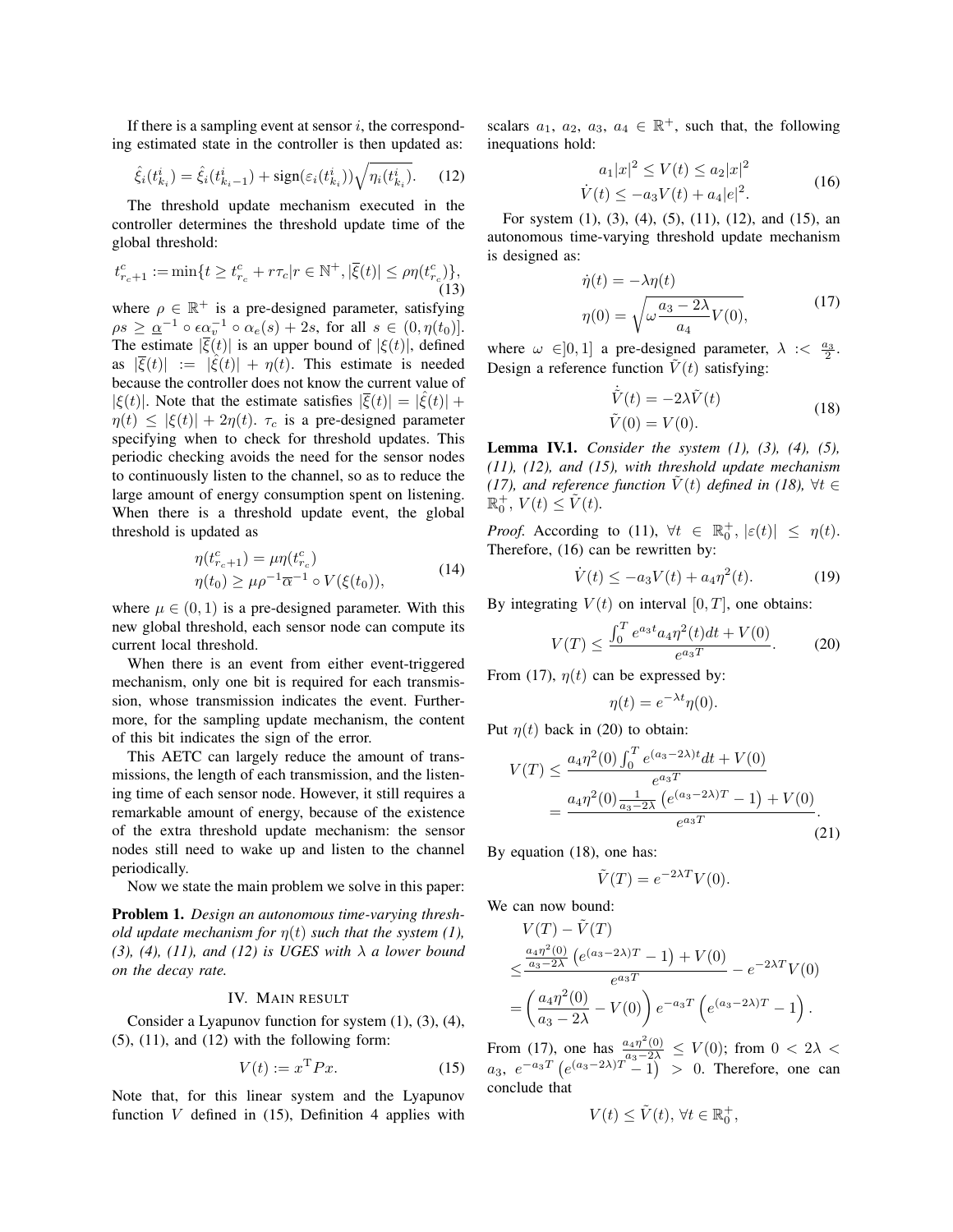which ends the proof.

With Lemma IV.1, now we can state the main result of this paper:

Theorem IV.2. *The system (1), (3), (4), (5), (11), (12), (15) with threshold update mechanism (17) is UGES with* λ *a lower bound on the decay rate.*

*Proof.* From the result of Lemma IV.1,  $\forall t \geq 0$ ,  $V(t) \leq$  $\tilde{V}(t) = e^{-2\lambda t} V(0)$ . Together with (16), which shows that  $a_1|x|^2 \le V(t) \le a_2|x|^2$ , one concludes that:

$$
|\xi(t)|\leq \sqrt{\frac{a_2}{a_1}}e^{-\lambda t}|\xi(0)|.
$$

According to Definition 2, the system is GES with convergence rate  $\lambda$ .

To finish the proof, one also needs to prove that, the system is Zeno free. Define  $\kappa := \frac{|\xi(t)|}{n(t)}$  $\frac{\xi(t)}{\eta(t)}$ . According to [6], once  $\kappa < \infty$  is shown, the system's Zeno freeness can be proven.

$$
\kappa = \frac{|\xi(t)|}{\eta(t)} \le \frac{\sqrt{a_1^{-1}V(t)}}{\eta(t)} \le \frac{\sqrt{e^{-2\lambda t}V(0)}}{\sqrt{a_1}e^{-\lambda t}\eta(0)}
$$

$$
= \frac{\sqrt{V(0)}}{\sqrt{a_1}\eta(0)} = \sqrt{\frac{a_4}{a_1\omega(a_3 - 2\lambda)}} < \infty,
$$

where the last inequality comes from (17). This ends the proof. П

Remark. *With the designed threshold update mechanism (17), the computation of*  $\eta(t)$  *only depends on t and the initial value* η(0)*. Therefore, once all the nodes have their local clocks synchronised, the initial*  $\eta(0)$  *prestored, the global threshold can be computed locally. Thus, the threshold update transmission in AETC from [6] is not necessary.*

#### V. INITIAL THRESHOLD

From the sampling event condition (11), it is easy to see that a bigger  $\eta(t)$  increases the inter-event intervals. As a result, less transmissions are required and less energy is consumed. Therefore, to find the maximum  $\eta(0)$  for the threshold update mechanism is important and necessary.

For the Lyapunov function given by (15), define  $A_c =$  $A + BK$ ,  $B_c = BK$ ,  $Q = -(A_c^T P + P A_c)$ . Consider the following bound:

$$
\dot{V}(t) = \dot{x}^{\mathrm{T}} P x + x^{\mathrm{T}} P \dot{x} \n= (A_c x + B_c e)^{\mathrm{T}} P x + x^{\mathrm{T}} P (A_c x + B_c e) \n= x^{\mathrm{T}} (A_c^{\mathrm{T}} P + P A_c) x + 2x^{\mathrm{T}} P B_c e \n= -x^{\mathrm{T}} Q x + 2x^{\mathrm{T}} P B_c e \n\le -\lambda_{\min}(Q)|x|^2 + 2|P B_c||x||e|.
$$
\n(22)

Define  $a_5$  and  $a_6$  satisfying  $a_5a_6 = |PB_c|$ . Therefore:

$$
\dot{V}(t) \le -\lambda_{\min}(Q)|x|^2 + 2a_5a_6|x||e|
$$
  
\n
$$
\le -\lambda_{\min}(Q)|x|^2 + a_5^2|x|^2 + a_6^2|e|^2
$$
  
\n
$$
= -(\lambda_{\min}(Q) - a_5^2)|x|^2 + a_6^2|e|^2.
$$
\n(23)

Note that, also for the Lyapunov function (15):

$$
\lambda_{\min}(P)|x|^2 \le V(t) \le \lambda_{\max}(P)|x|^2.
$$

Therefore,  $V(t)$  is further bounded by:

$$
\dot{V}(t) \le -\frac{\lambda_{\min}(Q) - a_5^2}{\lambda_{\max}(P)} V(t) + a_6^2 |e|^2.
$$
 (24)

From which:

$$
a_3 = \frac{\lambda_{\min}(Q) - a_5^2}{\lambda_{\max}(P)}, \ a_4 = a_6^2.
$$

Selecting suitable  $a_5$  and  $a_6$  determines  $a_3$  and  $a_4$ .

By letting  $\omega = 1$ , one can obtain the maximum  $\eta(0)$ , defined by  $\bar{\eta}(0)$ , as:

$$
\bar{\eta}(0) := \sqrt{\omega \frac{\frac{\lambda_{\min}(Q) - a_5^2}{\lambda_{\max}(P)} - 2\lambda}{a_6^2} V(0)}.
$$
 (25)

However, from the computation of  $a_3$  and  $a_4$ , we can see that  $\bar{\eta}(0)$  is in general very conservative.

Inspired by [3], an LMI is designed to compute  $\bar{\eta}(0)$ . Define  $\sigma := \frac{\bar{\eta}(0)}{|\varepsilon(0)|}$  $\frac{\eta(0)}{|\xi(0)|}$ . Note that, from now on,  $\bar{\eta}(0)$  is computed from  $\xi(0)$  directly, instead of from  $V(0)$  as suggested by  $(17)$ .

From (22), we have:

$$
\dot{V}(t) = x^{\mathrm{T}}(A_c^{\mathrm{T}}P + PA_c)x + 2x^{\mathrm{T}}PB_ce,
$$

to guarantee  $V(0) \leq -2\lambda V(0)$ , one can impose the following inequation:

$$
\xi^{\mathrm{T}}(0)(A_c^{\mathrm{T}} P + P A_c) \xi(0) + 2\xi^{\mathrm{T}}(0) P B_c \varepsilon(0) \leq -2\lambda \xi^{\mathrm{T}}(0) P \xi(0).
$$

Rearranging terms one obtains:

$$
\xi^{T}(0)(-Q+2\lambda P)\xi(0)+2\xi^{T}(0)PB_{c}\varepsilon(0)\leq 0. \quad (26)
$$

If Assumption 1 holds, then:

$$
|\varepsilon(0)| \le \eta(0) \le \bar{\eta}(0) = \sigma |\xi(0)|. \tag{27}
$$

Applying the S-procedure, if  $\exists \epsilon > 0$  such that:

$$
\begin{bmatrix} -Q + 2\lambda P & PB_c \\ B_c^{\mathrm{T}} P & 0 \end{bmatrix} + \epsilon \begin{bmatrix} \sigma^2 I & 0 \\ 0 & -I \end{bmatrix} \preceq 0
$$

holds, then  $(27)$  implies  $(26)$ .

To find  $\bar{\eta}(0)$ , one can instead find the maximum  $\sigma$  by solving the following optimization problem:

max  $\sigma$ 

subject to 
$$
\begin{bmatrix} -Q + 2\lambda P + \epsilon \sigma^2 I & PB_c \\ B_c^{\mathrm{T}} P & -\epsilon I \end{bmatrix} \preceq 0 \quad (28)
$$

$$
\epsilon > 0, P = P^{\mathrm{T}} \succ 0,
$$

П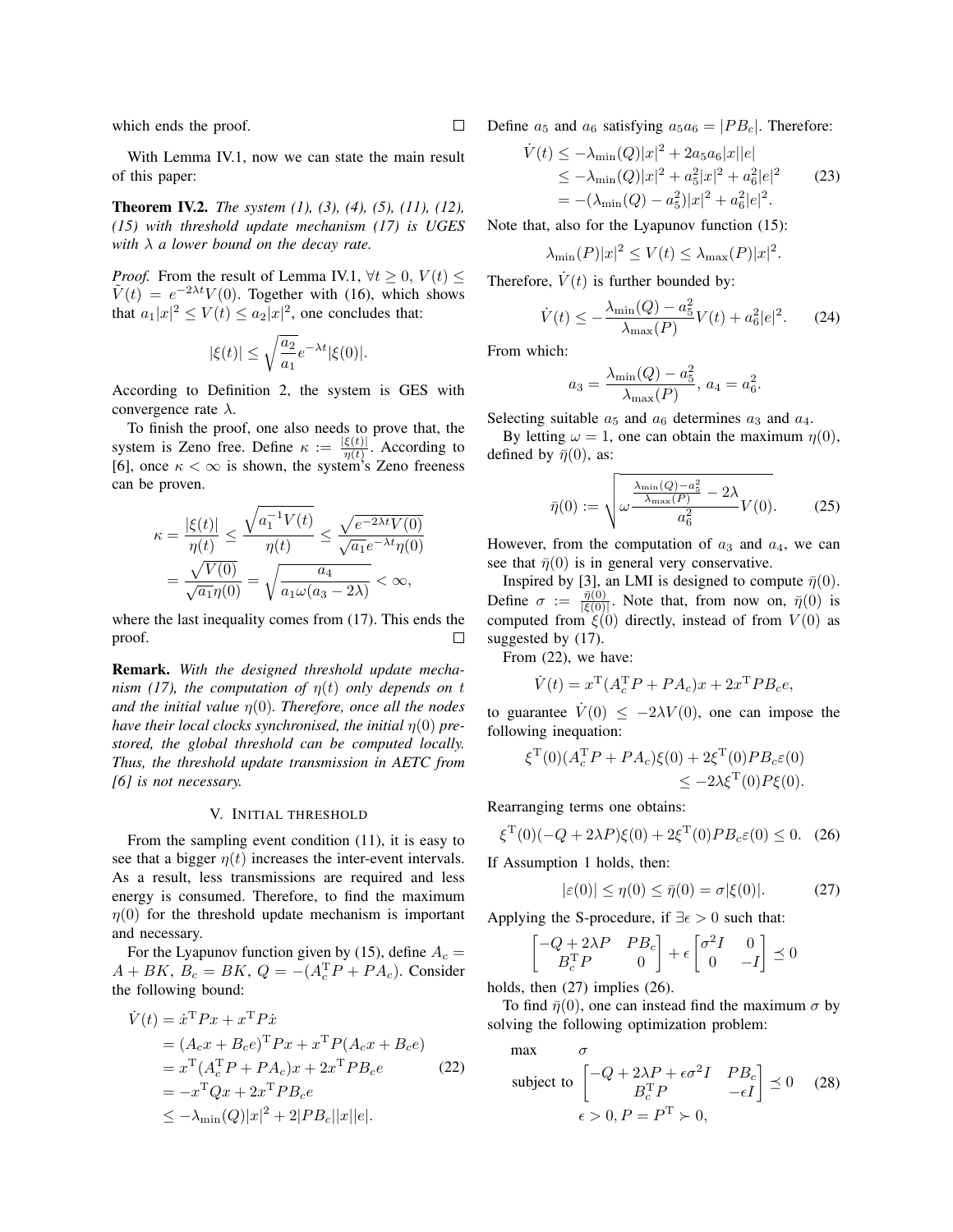where  $I$  is an identity matrix of adequate dimensions.

By now, one can see that, for this mix-triggered strategy to guarantee exponential stability,  $\eta(0)$  is a key parameter. The computation of  $\eta(0)$  depends on the system model.

If the system model is inaccurate, or not available, one can instead employ the alternative threshold update mechanism:  $\cdot$ (t)  $\cdot$  +  $\cdot$ 

$$
\eta(t) = -\lambda \eta(t) \n\eta(0) \in ]0, \infty[.
$$
\n(29)

Compared with (17),  $\eta(0)$  in (29) is an arbitrary scalar. Define:

$$
c_2 := \frac{a_4 \eta^2(0)}{(a_3 - 2\lambda)V(0)},\tag{30}
$$

where  $\lambda$  : > 0 is a design parameter, that should be tuned satisfying  $\lambda < \frac{a_3}{2}$ . Note that a sufficiently small  $\lambda$  can always satisfy this condition. Now, one can rewrite (30) as:

$$
\eta(0) = \sqrt{c_2 \frac{a_3 - 2\lambda}{a_4} V(0)}.
$$
\n(31)

Consider the following reference function:

$$
\dot{\bar{V}}(t) = -2\lambda \bar{V}(t) \n\bar{V}(0) = \max\{1, c_2\} V(0).
$$
\n(32)

Lemma V.1. *Consider the system (1), (3), (4), (5), (11), (12), and (15), with threshold update mechanism (29), and reference function*  $\overline{V}(t)$  *defined in (32),*  $\forall t \in$  $\mathbb{R}_0^+$ ,  $V(t) \leq \bar{V}(t)$ .

*Proof.* Consider  $c_2 > 1$  here, since  $c_2 \leq 1$  has already been shown in Lemma IV.1. For  $V(T)$ , it is easy to deduce that:

$$
V(T) \le \frac{a_4 \eta^2(0) \frac{1}{a_3 - 2\lambda} \left(e^{(a_3 - 2\lambda)T} - 1\right) + V(0)}{e^{a_3 T}}
$$
  
< 
$$
< \frac{a_4 \eta^2(0) \frac{1}{a_3 - 2\lambda} \left(e^{(a_3 - 2\lambda)T} - 1\right) + c_2 V(0)}{e^{a_3 T}}.
$$

From (32), one can deduce that:

$$
\overline{V}(T) = e^{-2\lambda T} \overline{V}(0) = e^{-2\lambda T} c_2 V(0).
$$

Therefore:

$$
V(T) - \bar{V}(T)
$$
  

$$
< \left(\frac{a_4 \eta^2(0)}{a_3 - 2\lambda} - c_2 V(0)\right) e^{-a_3 T} \left(e^{(a_3 - 2\lambda)T} - 1\right).
$$

Since  $\frac{a_4\eta^2(0)}{a_3-2\lambda} - c_2V(0) = 0$  by definition, one can conclude that:

$$
V(t) < \bar{V}(t) = e^{-2\lambda t} c_2 V(0), \,\forall t \in \mathbb{R}_0^+.
$$

 $\Box$ 

This ends the proof.

Theorem V.2. *The system (1), (3), (4), (5), (11), (12), (15) with threshold update mechanism (29) is GES with* λ *a lower bound on the decay rate..*



Fig. 2.  $\eta(0) = \overline{\eta}(0)$ , system state; Lyapunov function evolution and its reference.

*Proof.* Following the procedure in Theorem IV.2 together with the result in Lemma V.1, one concludes that:

$$
|\xi(t)| \leq \max\left\{1, \sqrt{c_2}\right\} \sqrt{\frac{a_2}{a_1}} e^{-\lambda t} |\xi(0)|.
$$

 $\Box$ 

Which ends the proof.

Remark. *Theorem V.2 shows that, with threshold update mechanism (29), the system is still GES. However, since* c<sup>2</sup> *is unknown and dependent on* ξ(0)*, one cannot obtain a* uniform bound on the state of the form  $|\xi(t)|$  <  $c|\xi(0)|e^{-\lambda t}$ .

# VI. NUMERICAL EXAMPLE

We illustrate the presented mechanisms in this paper in a system from [10]. In this system, the matrix  $A, B$ and  $K$  are given by:

$$
A = \begin{bmatrix} 0 & 1 \\ -2 & 3 \end{bmatrix}, B = \begin{bmatrix} 0 \\ 1 \end{bmatrix}, K = \begin{bmatrix} 1 & -4 \end{bmatrix}.
$$

The system initial state is given as  $\xi(0) = \begin{bmatrix} 0.5 & 0.4 \end{bmatrix}^T$ ; and the performance parameter  $\lambda$  is given as  $\lambda = 0.01$ . By solving (25), we obtain  $\bar{\eta}(0) = 0.0666$ . By solving the LMI in (28), we obtain  $\sigma = 0.1617$ , with:

$$
P = \begin{bmatrix} 0.0058 & 0.0016 \\ 0.0016 & 0.0058 \end{bmatrix}.
$$

Thus, we obtain  $\bar{\eta}(0) = 0.1035$ . One can easily see that (25) is very conservative.

Design  $\eta(0) = \bar{\eta}(0) = 0.1035$  to reduce transmission and energy consumption. The parameter  $\theta$  is selected as  $\theta = \begin{bmatrix} 0.2357 & 0.9718 \end{bmatrix}^T$ . Fig. 2 shows the evolution of the asynchronous mix-triggered implementation's system state  $\xi(t)$ , Lyapunov function  $V(t)$  and its reference  $\tilde{V}(t)$ . One can see that  $V(t) \leq \tilde{V}(t)$ ,  $\forall t \in \mathbb{R}_0^+$ , as designed.

Now assume the system model is unknown, we test  $\eta(0) = 0.1\bar{\eta}(0), \eta(0) = \bar{\eta}(0), \eta(0) = 10\bar{\eta}(0),$  and  $\eta(0) = 100\bar{\eta}(0)$  separately. Also note that,  $\theta$  is selected as  $\theta = \left[\frac{\sqrt{2}}{2}\right]$  $\left[\frac{\sqrt{2}}{2}\right]^{T}$ . The simulation results are shown in Fig. 3. One can see that for all 4 cases,  $V(t) \leq$  $\overline{V}(t)$ ,  $\forall t \in \mathbb{R}_0^+$ , as designed. However, the  $\overline{V}(t)$  in 4